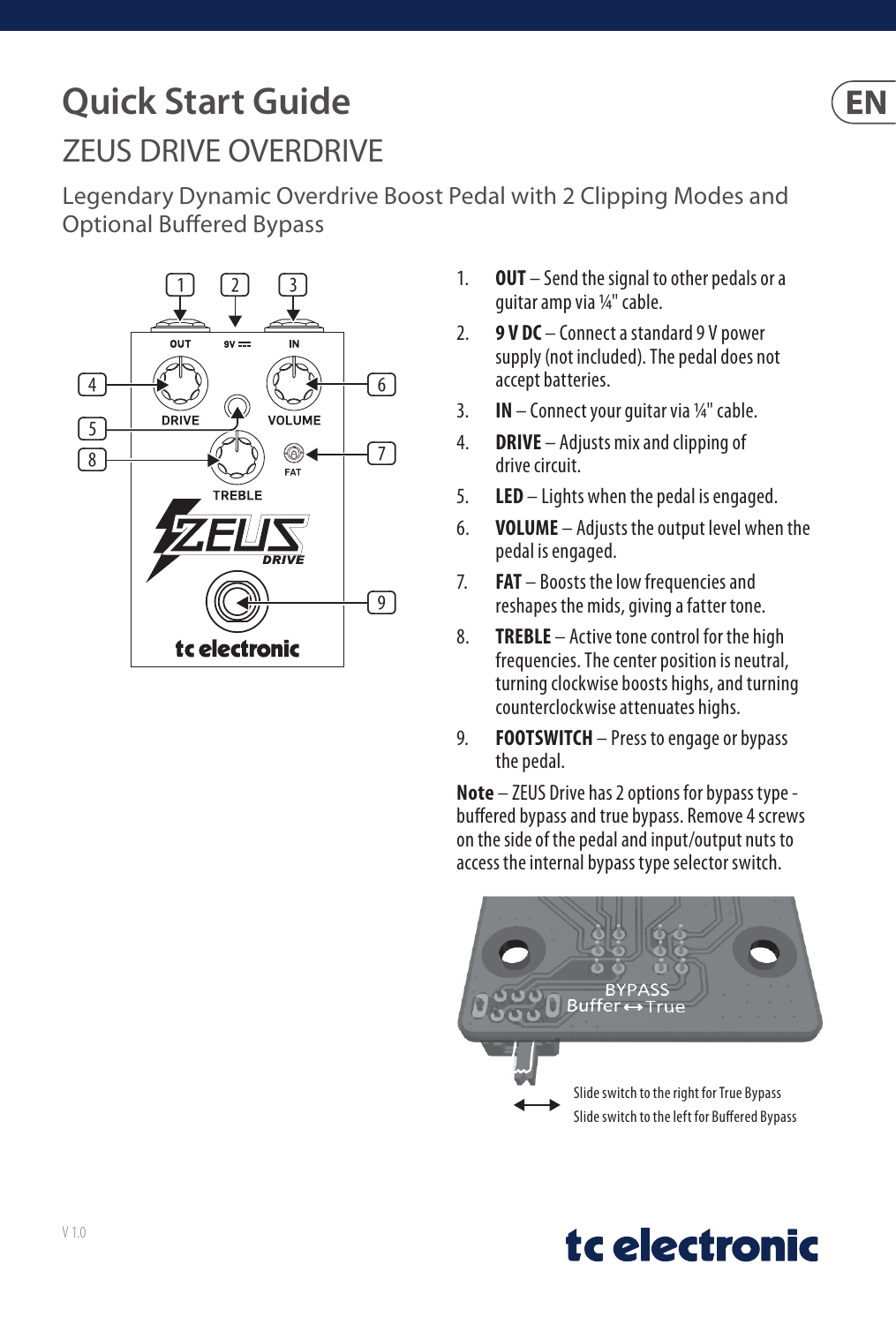**2** ZEUS DRIVE OVERDRIVE Quick Start Guide **3**

**ES** 

**FR** 

- 1. **FUERA** Envíe la señal a otros pedales o amplificador de guitarra a través de un cable de ¼ ".
- 2. **9 V CC** Conecte una fuente de alimentación estándar de 9 V (no incluida). El pedal no acepta pilas.
- 3. **EN** Conecte su guitarra mediante un cable de ¼ ".
- 4. **MANEJAR** Ajusta la mezcla y el recorte del circuito de accionamiento.
- 5. **DIRIGIÓ** Se enciende cuando se acciona el pedal.
- 6. **VOLUMEN** Ajusta el nivel de salida cuando se acciona el pedal.
- 7. **GRASA** Realza las bajas frecuencias y remodela los medios, dando un tono más gordo.
- 8. **TRIPLICAR** Control de tono activo para las altas frecuencias. La posición central es neutral, girar en el sentido de las agujas del reloj aumenta los agudos y girar en el sentido contrario a las agujas del reloj atenúa los agudos.
- 9. **INTERRUPTOR DE PIE**  Presione para activar o desviar el pedal.

**Nota**- ZEUS Drive tiene 2 opciones para el tipo de bypass: bypass con búfer y bypass verdadero. Quite los 4 tornillos en el costado del pedal y las tuercas de entrada / salida para acceder al interruptor selector de tipo bypass interno.



derivación con búfer

- 1. **EN DEHORS**  Envoyez le signal à d'autres pédales ou à un ampli de guitare via un câble ¼".
- 2. **9 V CC** Connectez une alimentation standard 9 V (non fournie). La pédale n'accepte pas les piles.
- 3. **DANS** Connectez votre guitare via un câble ¼".
- 4. **CONDUIRE** Règle le mixage et l'écrêtage du circuit d'entraînement.
- 5. **LED** S'allume lorsque la pédale est enclenchée.
- 6. **LE VOLUME** Règle le niveau de sortie lorsque la pédale est enclenchée.
- 7. **GROS** Renforce les basses fréquences et remodèle les médiums, donnant un son plus gras.
- 8. **TRIPLER** Contrôle de tonalité actif pour les hautes fréquences. La position centrale est neutre, tourner dans le sens horaire augmente les aigus et tourner dans le sens antihoraire atténue les aigus.
- 9. **INTERRUPTEUR AU PIED** Appuyer pour engager ou contourner la pédale.

**Note** – ZEUS Drive has 2 options for bypass type buffered bypass and true bypass. Remove 4 screws on the side of the pedal and input/output nuts to access the internal bypass type selector switch.



- 1. **AUS** Senden Sie das Signal über ein 6,3-mm-Kabel an andere Pedale oder einen Gitarrenverstärker.
- 2. **9 V DC**  Schließen Sie ein handelsübliches 9-V-Netzteil an (nicht im Lieferumfang enthalten). Das Pedal akzeptiert keine Batterien.
- 3. **IM** Verbinden Sie Ihre Gitarre über ein 6,3-mm-Kabel.
- 4. **FAHRT** Passt Mix und Clipping der Treiberschaltung an.
- 5. **LED** Leuchtet, wenn das Pedal betätigt wird.
- 6. **VOLUMEN** Stellt den Ausgangspegel bei betätigtem Pedal ein.
- 7. **FETT** Erhöht die tiefen Frequenzen und formt die Mitten um, wodurch ein fetterer Ton entsteht.
- 8. **VERDREIFACHEN** Aktive Klangregelung für die hohen Frequenzen. Die Mittelposition ist neutral, eine Drehung im Uhrzeigersinn verstärkt die Höhen und eine Drehung gegen den Uhrzeigersinn dämpft die Höhen.
- 9. **FUSSSCHALTER** Drücken, um das Pedal zu aktivieren oder zu umgehen.

**Hinweis**– ZEUS Drive bietet 2 Optionen für den Bypass-Typ – Buffered Bypass und True Bypass. Entfernen Sie die 4 Schrauben an der Seite des Pedals und die Eingangs-/Ausgangsmuttern, um Zugang zum internen Wahlschalter für den Bypass-Typ zu erhalten.



- 1. **FORA** Envie o sinal para outros pedais ou um amplificador de guitarra via cabo de ¼ ".
- 2. **9 V DC** Conecte uma fonte de alimentação padrão de 9 V (não incluída). O pedal não aceita baterias.
- 3. **DENTRO** Conecte sua guitarra com um cabo de ¼ ".
- 4. **DIRIGIR** Ajusta a mixagem e o corte do circuito de transmissão.
- 5. **CONDUZIU** Acende quando o pedal é acionado.
- 6. **VOLUME** Ajusta o nível de saída quando o pedal é acionado.
- 7. **GORDO** Aumenta as frequências baixas e remodela os médios, dando um tom mais gordo.
- 8. **TREBLE** Controle de tom ativo para as altas frequências. A posição central é neutra, girando no sentido horário aumenta os agudos e girando no sentido anti-horário atenua os agudos.
- 9. **FOOTSWITCH** Pressione para ativar ou ignorar o pedal.

**Observação** - O ZEUS Drive tem 2 opções para o tipo de bypass - bypass com buffer e bypass verdadeiro. Remova os 4 parafusos na lateral do pedal e as porcas de entrada / saída para acessar a chave seletora de tipo bypass interno.





 $PT$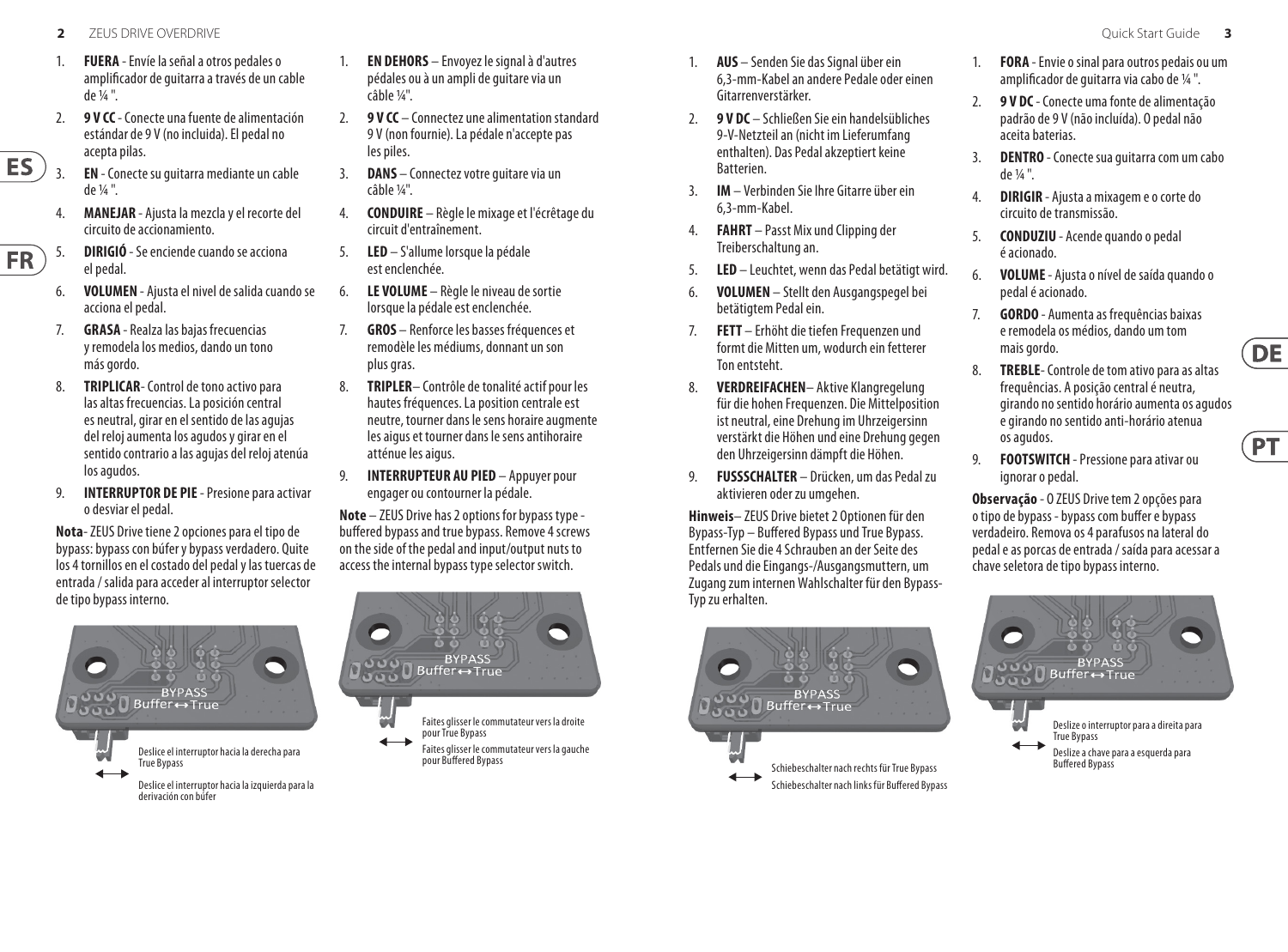- **4** ZEUS DRIVE OVERDRIVE Quick Start Guide **5**
- 1. **SU**  Invia il segnale ad altri pedali o ad un amplificatore per chitarra tramite cavo da ".
- 2. **9 V CC** Collegare un alimentatore standard da 9 V (non incluso). Il pedale non accetta batterie.
- 3. **NEL** Collega la tua chitarra tramite cavo da ".
- 4. **GUIDARE** Regola il mix e il clipping del circuito di pilotaggio.
- 5. **GUIDATO** Si accende quando il pedale è premuto.
- 6. **VOLUME** Regola il livello di uscita quando il pedale è premuto.
- 7. **GRASSO** Aumenta le basse frequenze e rimodella i medi, dando un tono più grasso.
- 8. **ALTI** Controllo attivo del tono per le alte frequenze. La posizione centrale è neutra, ruotando in senso orario si aumentano gli alti e ruotando in senso antiorario si attenuano gli alti.
- 9. **PEDALE**  Premere per attivare o disattivare il pedale.

**Nota** – ZEUS Drive ha 2 opzioni per il tipo di bypass: bypass con buffer e bypass vero. Rimuovere le 4 viti sul lato del pedale e i dadi di ingresso/uscita per accedere al selettore di tipo bypass interno.



- 1. **UIT**  Stuur het signaal via een ¼"-kabel naar andere pedalen of een gitaarversterker.
- 2. **9 V gelijkstroom**  Sluit een standaard 9 V-voeding aan (niet meegeleverd). Het pedaal accepteert geen batterijen.
- 3. **IN** Sluit je gitaar aan via een ¼" kabel.
- 4. **RIT** Past de mix en clipping van het aandriifcircuit aan.
- 5. **LED** Licht op wanneer het pedaal is ingedrukt.
- 6. **VOLUME** Regelt het uitgangsniveau wanneer het pedaal is ingedrukt.
- 7. **DIK** Versterkt de lage frequenties en hervormt de middentonen, waardoor een vettere toon ontstaat.
- 8. **TREBLE** Actieve toonregeling voor de hoge frequenties. De middenpositie is neutraal, met de klok mee draaien verhoogt de hoge tonen en tegen de klok in draaien dempt de hoge tonen.
- 9. **VOETSCHAKELAAR** Druk om het pedaal in of uit te schakelen.

**Opmerking** – ZEUS Drive heeft 2 opties voor bypass-type - gebufferde bypass en echte bypass. Verwijder de 4 schroeven aan de zijkant van het pedaal en de in-/uitgangsmoeren om toegang te krijgen tot de interne bypass-type keuzeschakelaar.



- 1. **UT** Skicka signalen till andra pedaler eller en gitarrförstärkare via ¼ "-kabeln.
- 2. **9 V DC** Anslut en standard 9 V strömförsörjning (ingår ej). Pedalen tar inte emot batterier.
- 3. **I** Anslut din gitarr via ¼ "kabel.
- 4. **KÖR** Justerar mixa och klippning av drivkretsen.
- 5. **LED** Tänds när pedalen är inkopplad.
- 6. **VOLYM** Justerar utgångsnivån när pedalen är inkopplad.
- 7. **FETT** Förbättrar de låga frekvenserna och omformar mellansidan, vilket ger en fetare ton.
- 8. **DISKANT** Aktiv tonkontroll för höga frekvenser. Mittläget är neutralt, att vrida medurs ökar höjderna och att vrida moturs dämpar höjderna.
- 9. **PEDAL** Tryck för att aktivera eller förbikoppla pedalen.

**Notera** - ZEUS Drive har två alternativ för bypass-typ - buffrad bypass och sann bypass. Ta bort fyra skruvar på sidan av pedalen och in- / utgångsmuttrarna för att komma åt den interna omkopplarna för bypasstyp.



- 1. **NA ZEWNĄTRZ** Wyślij sygnał do innych pedałów lub wzmacniacza gitarowego za pomocą kabla ¼".
- 2. **9 V DC** Podłącz standardowy zasilacz 9 V (brak w zestawie). Pedał nie akceptuje baterii.
- 3. **W** Podłącz swoją gitarę za pomocą kabla ¼".
- 4. **NAPĘD** Reguluje miks i przesterowanie obwodu napędu.
- 5. **DOPROWADZIŁO** Świeci, gdy pedał jest wciśnięty.
- 6. **TOM** Reguluje poziom wyjściowy, gdy pedał jest włączony.
- 7. **TŁUSZCZ** Wzmacnia niskie częstotliwości i przekształca średnie, nadając grubszy ton.
- **1. POTROIĆ**  Aktywna regulacja tonów dla wysokich częstotliwości. Pozycja środkowa jest neutralna, obracanie zgodnie z ruchem wskazówek zegara wzmacnia tony wysokie, a obracanie przeciwnie do ruchu wskazówek zegara tłumi tony wysokie.
- 2. **PRZEŁĄCZNIK NOŻNY** Naciśnij, aby włączyć lub ominąć pedał.

**Uwaga**– ZEUS Drive posiada 2 opcje typu bypass - bypass buforowany i bypass prawdziwy. Odkręć 4 śruby z boku pedału i nakrętki wejścia/wyjścia, aby uzyskać dostęp do wewnętrznego przełącznika typu bypass.



**SE** 

**PL**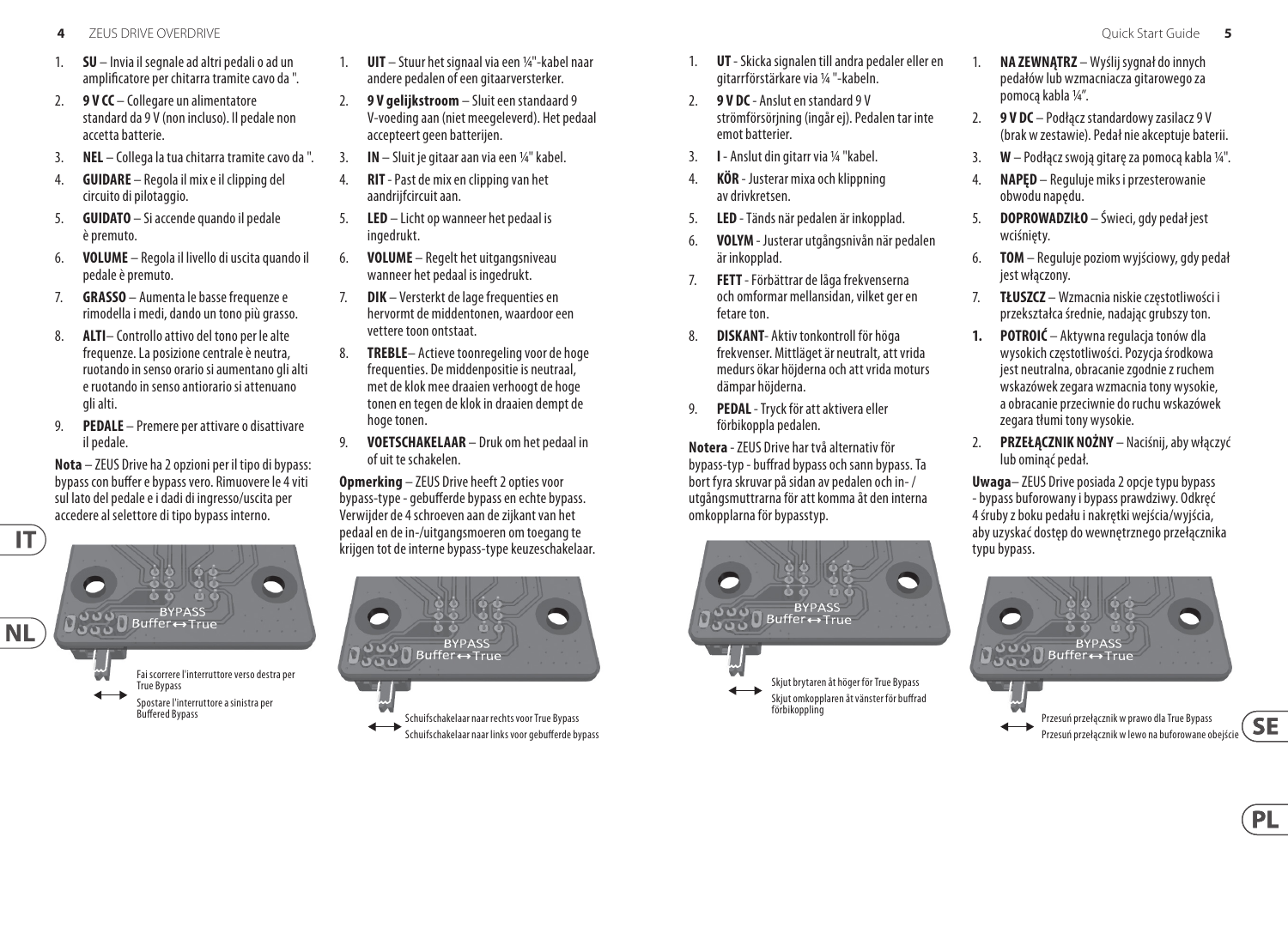#### **Specifications**  $EN$ )

| <b>Connectors</b> |                                                   |
|-------------------|---------------------------------------------------|
| Input             | 1/4" TS, unbalanced                               |
| Impedance         | 1 M <sub>O</sub>                                  |
| Output            | 1/4" TS, unbalanced                               |
| Power input       | Standard 9 V DC, center neg,<br>40 mA             |
| <b>Physical</b>   |                                                   |
| Dimensions        | 99 x 57 x 56 mm<br>$(3.9 \times 2.2 \times 2.2")$ |
| Weight            | 0.29 kg (0.64 lbs)                                |

## **FEDERAL COMMUNICATIONS COMMISSION COMPLIANCE INFORMATION**

**TC Electronic** 

## **ZEUS DRIVE OVERDRIVE**

Responsible Party Name: **Music Tribe Commercial NV Inc.**

Address: **5270 Procyon Street, Las Vegas NV 89118, United States**

Phone Number: **+1 702 800 8290**

#### **ZEUS DRIVE OVERDRIVE**

This equipment has been tested and found to comply with the limits for a Class B digital device, pursuant to part 15 of the FCC Rules. These limits are designed to provide reasonable protection against harmful interference in a residential installation. This equipment generates, uses and can radiate radio frequency energy and, if not installed and used in accordance with the instructions, may cause harmful interference to radio communications. However, there is no guarantee that interference will not occur in a particular installation. If this equipment does cause harmful interference to radio or television reception, which can be determined by turning the equipment off and on, the user is encouraged to try to correct the interference by one or more of the following measures:

- Reorient or relocate the receiving antenna.
- Increase the separation between the equipment and receiver.
- Connect the equipment into an outlet on a circuit different from that to which the receiver is connected. Consult the dealer or an experienced radio/TV technician for help.

This device complies with Part 15 of the FCC rules. Operation is subject to the following two conditions:

(1) this device may not cause harmful interference, and

(2) this device must accept any interference received, including interference that may cause undesired operation.

#### **Important information:**

Changes or modifications to the equipment not expressly approved by Music Tribe can void the user's authority to use the equipment.

# $\epsilon$

Hereby, Music Tribe declares that this product is in compliance with Directive 2014/30/EU, Directive 2011/65/ EU and Amendment 2015/863/EU, Directive 2012/19/EU, Regulation 519/2012 REACH SVHC and Directive 1907/2006/EC.

Full text of EU DoC is available at https://community.musictribe.com/

EU Representative: Music Tribe Brands DK A/S Address: Ib Spang Olsens Gade 17, DK - 8200 Aarhus N, Denmark